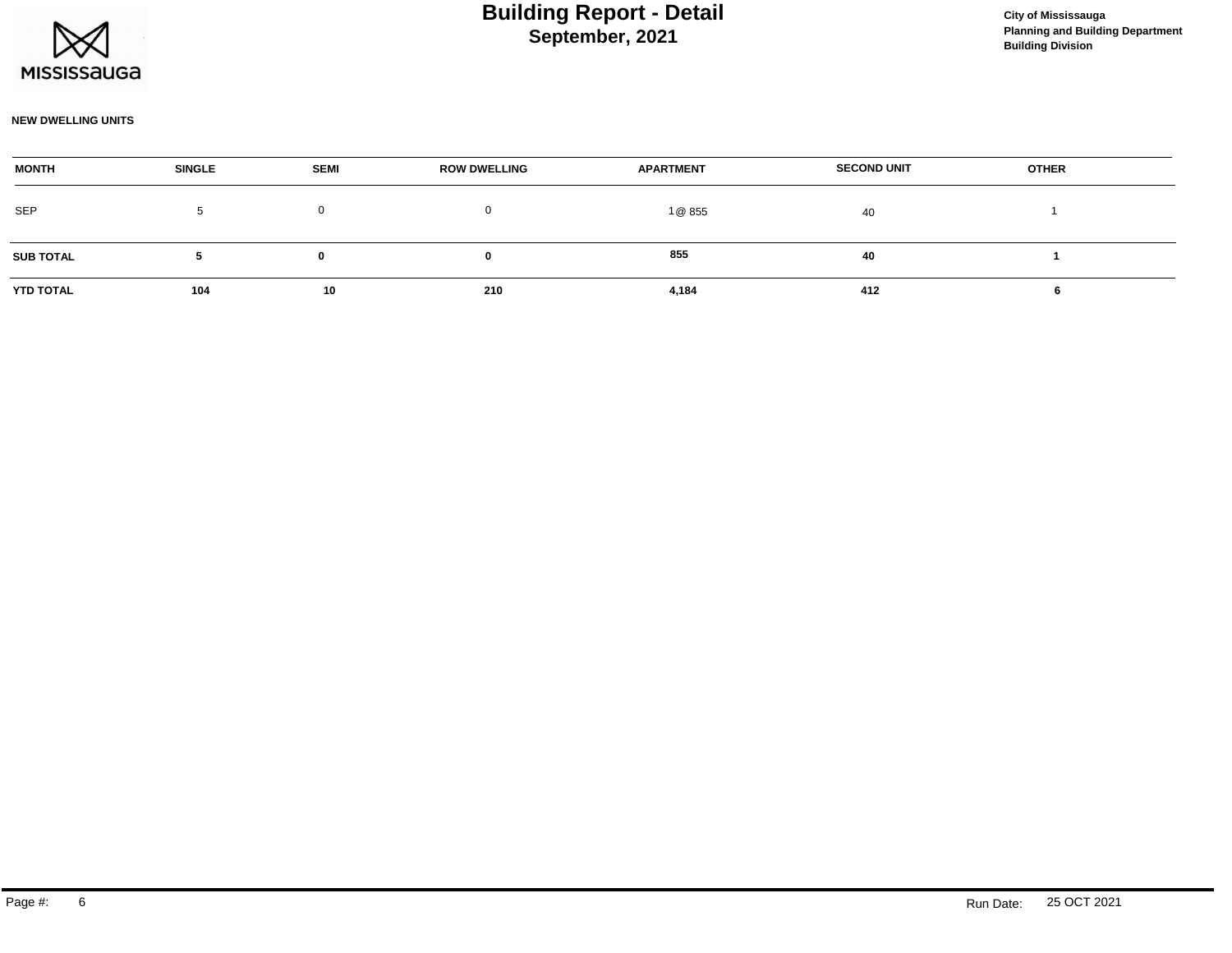

**Planning and Building Department Building Division**

#### **ROW DWELLINGS**

# **PERMIT NO OWNER LOCATION BLDG NO UNIT NO VALUE ( \$1,000 ) UNITS DESCRIPTION**

No Row Dwelling Permits issued in SEP 2021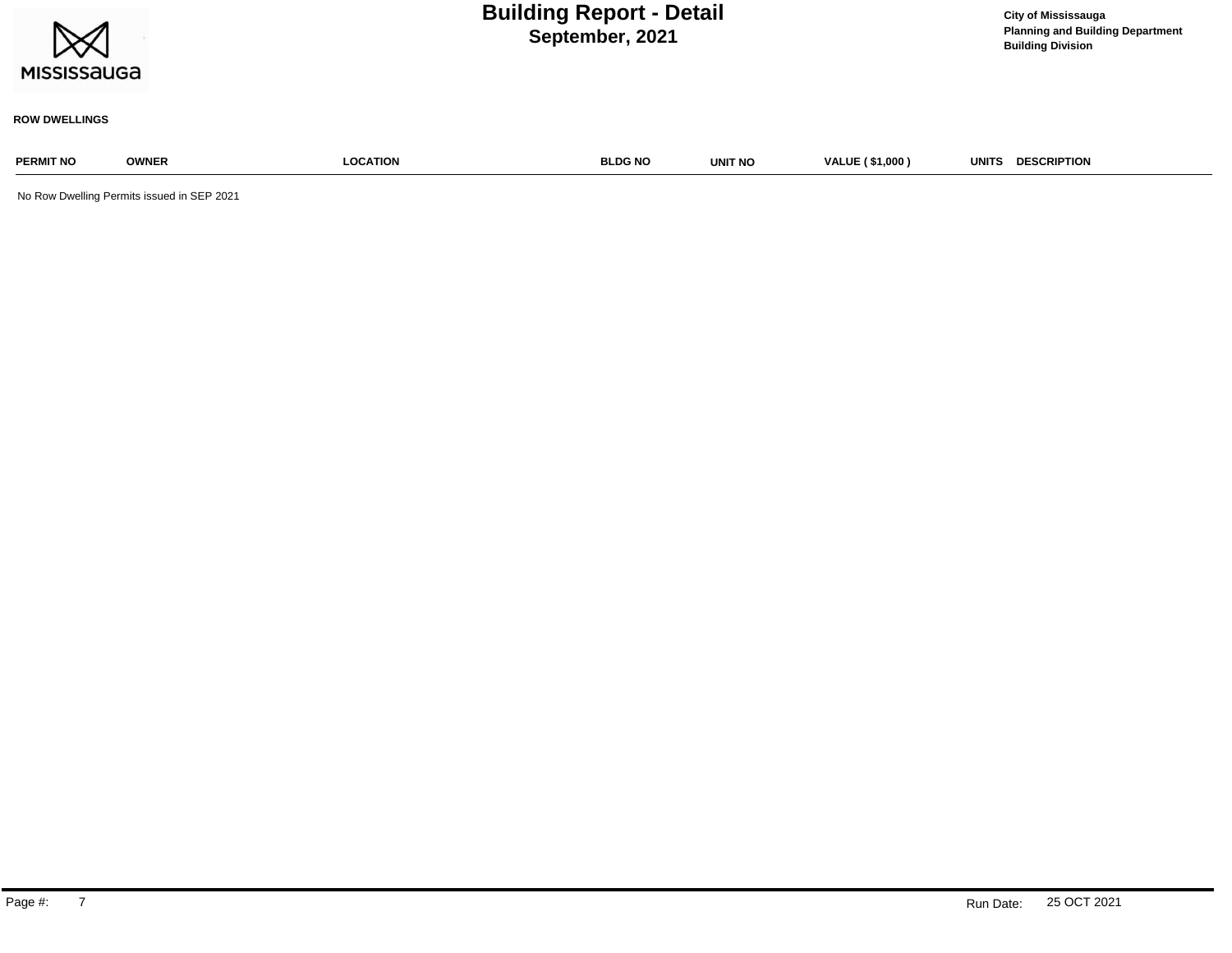

### **September, 2021 Building Report - Detail Construction Construction City of Mississauga**

**Planning and Building Department Building Division**

#### **APARTMENTS**

| <b>PERMIT NO</b> | <b>OWNER</b>            | LOCATION           | <b>UNIT NO</b> | VALUE (\$1,000) | <b>UNITS</b> | <b>DESCRIPTION</b>        |
|------------------|-------------------------|--------------------|----------------|-----------------|--------------|---------------------------|
| 20 3988 CON      | CAMCENTRE HOLDINGS INC. | 151 CITY CENTRE DR |                | 213,561         |              | 855 APARTMENT (> 6 UNITS) |
|                  |                         |                    | <b>TOTALS:</b> | \$213,561       | 855          |                           |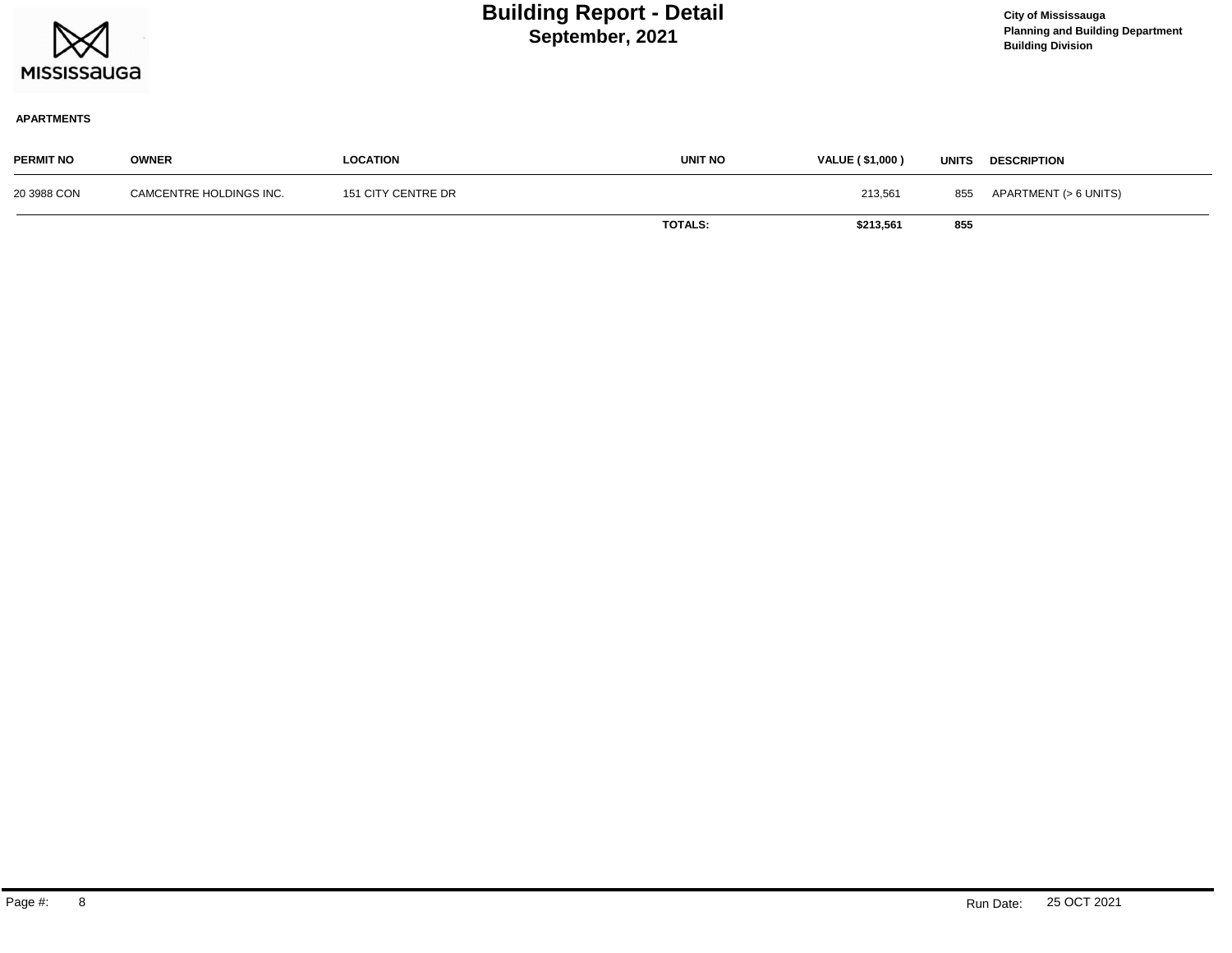

#### **INDUSTRIAL BUILDINGS (NEW AND ADDITIONS)**

| <b>PERMIT NO</b> | <b>OWNER</b>                            | <b>LOCATION</b>       | <b>BLDG NO</b> | <b>VALUE (\$1,000)</b> | BLDG SIZE (sq. m) | LOT SIZE (sq. m) DESCRIPTION                                                                  |
|------------------|-----------------------------------------|-----------------------|----------------|------------------------|-------------------|-----------------------------------------------------------------------------------------------|
| 20 3632          | 1234778 ONTARIO INC                     | 299 COURTNEYPARK DR E |                | 74                     | 12                | 19.470 ADDITION AND LOADING DOCK AT<br>REAR OF BUILDING - FIRST CHOICE<br><b>BEVERAGE INC</b> |
| 21 51 68         | G & A NETHERHART HOLDINGS<br>LTDTS LTD. | 6178 NETHERHART RD    |                | 291                    | 160               | 10.110 NEW ADDITION - LOADING DOCK<br>ENCLOSURE FOR DURABOND<br><b>BUILDING SYSTEMS INC</b>   |
|                  |                                         | <b>TOTALS:</b>        |                | \$365                  | 172               | 29,580                                                                                        |

#### **MISCELLANEOUS INDUSTRIAL - VALUE >= \$250,000**

| <b>PERMIT NO</b> | <b>OWNER</b>                                          | <b>LOCATION</b>  | <b>BLDG NO</b> | UNIT NO            | VALUE (\$1,000) DESCRIPTION |                                                                                                                                         |
|------------------|-------------------------------------------------------|------------------|----------------|--------------------|-----------------------------|-----------------------------------------------------------------------------------------------------------------------------------------|
| 21 5573          | THE CANADA LIFE ASSURANCE<br><b>COMPANY</b>           | 3755 LAIRD RD    |                | $9 - 10$           | 513                         | INTERIOR ALTERATIONS WITH DEMISING WALL TO SEPARATE UNIT<br>9-10 FROM 7-8                                                               |
| 21 7183          | ELITE STONE HOLDINGS INC.                             | 3540 ARGENTIA RD |                | B                  | 2.918                       | INTERIOR ALTERATIONS - ELITE STONE DESIGN CORP - C/R C 21-<br>6604                                                                      |
| 21 7605          | MILLER CARMICHAEL PROPERTIES 3151 LENWORTH DR<br>INC. |                  |                | <b>ENTIRE BLDG</b> | 1.545                       | INTERIOR ALTERATIONS TO EXPAND OFFICE SPACE IN<br>WAREHOUSE & MEZZANINE- CARMICHAEL ENGINEERING INC - C/R<br>09 6970                    |
| 21 7679          | PROLOGIS                                              | 3255 ARGENTIA RD |                | 101                | 500                         | INTERIOR ALTERATIONS - FARROW LOGISTICS SOLUTIONS INC<br>EXISTING OFFICE EXPANSION INTO WAREHOUSE - BUILD NEW<br><b>SHIPPING OFFICE</b> |
| 21 7689          | <b>GWL REALTY ADVISORS</b>                            | 2290 ARGENTIA RD |                |                    | 275                         | INTERIOR ALTERATIONS - CUMMINS                                                                                                          |
| 21 8001          | ROSEGATE HOLDINGS INC.                                | 5195 MAINGATE DR |                |                    | 584                         | INTERIOR ALTERATIONS - CINTEX INT CANADA LIMITED - C/R 19-<br>7381                                                                      |
|                  |                                                       |                  | <b>TOTALS:</b> |                    | \$6,335                     |                                                                                                                                         |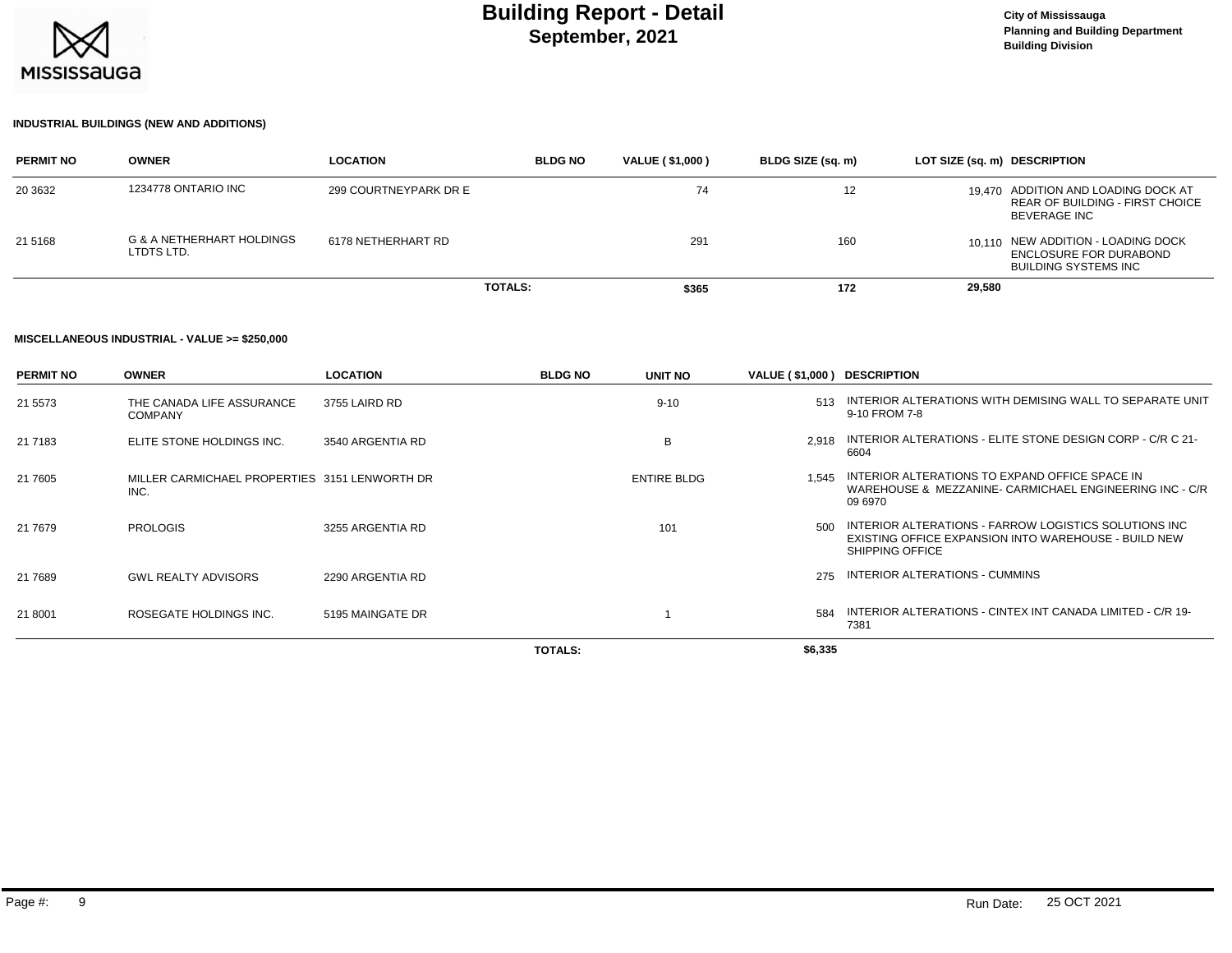

#### **COMMERCIAL BUILDINGS (NEW AND ADDITIONS)**

| <b>PERMIT NO</b> | <b>OWNER</b> | <b>LOCATION</b> | <b>BLDG NO</b> | <b>UNIT NO</b> | <b>VALUE (\$1.000)</b> | <b>BLDG SIZE (sa.m)</b> | LOT SIZE (sq.m) | <b>DESCRIPTION</b> |
|------------------|--------------|-----------------|----------------|----------------|------------------------|-------------------------|-----------------|--------------------|
|                  |              |                 |                |                |                        |                         |                 |                    |

No Commercial Building Permits issued in SEP 2021

#### **MISCELLANEOUS COMMERCIAL - VALUE >= \$250,000**

| <b>PERMIT NO</b> | <b>OWNER</b>                                               | <b>LOCATION</b>           | <b>BLDG NO</b> | UNIT NO | VALUE (\$1,000) DESCRIPTION |                                                                                                                    |
|------------------|------------------------------------------------------------|---------------------------|----------------|---------|-----------------------------|--------------------------------------------------------------------------------------------------------------------|
| 21 5466          | ERIN MILLS COMMERCIAL CENTRE<br>LTD.                       | 3525 PLATINUM DR          | K              | $K-12$  |                             | 1.015 INTERIOR ALTERATIONS - APNA FARM - c/r C 21-5382                                                             |
| 21 7403          | CR3 ARGENTIA NOMINEE INC C/O<br><b>CROWN PROPERTY MGMT</b> | 2233 ARGENTIA RD          |                | 301     |                             | 541 INTERIOR ALTERATIONS - LANDLORD WORK                                                                           |
| 21 7444          | <b>SELECT PROPERTIES LIMITED</b>                           | 5980 MCLAUGHLIN RD        |                | 2A      |                             | 340 INTERIOR ALTERATIONS - TRACER GOLF - C/R C 21-5416                                                             |
| 21 7600          | <b>MANULIFE FINANCIAL</b>                                  | 6733 MISSISSAUGA RD       |                | 100     |                             | 282 INTERIOR ALTERATIONS - NULOGX INC - C/R 02 250                                                                 |
| 21 7836          | LISGAR DEVELOPMENT LIMITED                                 | 10 KINGSBRIDGE GARDEN CIR | $\mathsf{A}$   | 200     |                             | 330 INTERIOR ALTERATIONS EXISTING OFFICE (REMAX REALTY) EXPANSION<br>INTO EXISTING ADJACENT OFFICE SPACE SUITE 200 |
|                  |                                                            | <b>TOTALS:</b>            |                |         | \$2,508                     |                                                                                                                    |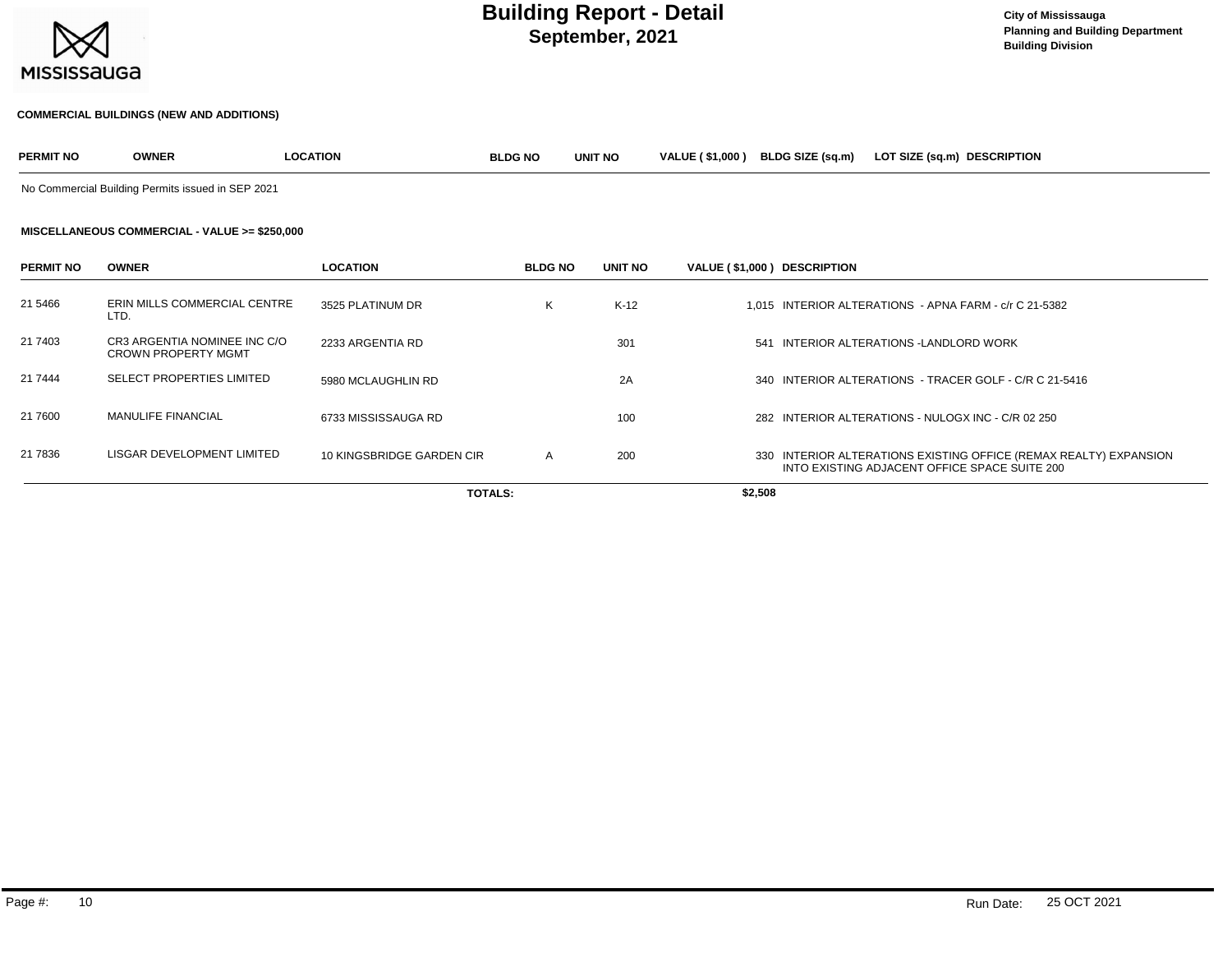| <b>MISSISSAUGA</b> |              | <b>Building Report - Detail</b>                           | <b>City of Mississauga</b><br><b>Planning and Building Department</b><br><b>Building Division</b> |                        |                             |                             |  |
|--------------------|--------------|-----------------------------------------------------------|---------------------------------------------------------------------------------------------------|------------------------|-----------------------------|-----------------------------|--|
|                    |              | PUBLIC / INSTITUTIONAL (NEW AND ADDITIONS)                |                                                                                                   |                        |                             |                             |  |
| <b>PERMIT NO</b>   | <b>OWNER</b> | <b>LOCATION</b>                                           | <b>BLDG NO</b>                                                                                    | <b>VALUE (\$1,000)</b> | <b>BLDG SIZE (sq.m)</b>     | LOT SIZE (sq.m) DESCRIPTION |  |
|                    |              | No Public / Institutional Permits issued in SEP 2021      |                                                                                                   |                        |                             |                             |  |
|                    |              | MISCELLANEOUS PUBLIC / INSTITUTIONAL - VALUE >= \$250,000 |                                                                                                   |                        |                             |                             |  |
| <b>PERMIT NO</b>   | <b>OWNER</b> | <b>LOCATION</b>                                           | <b>BLDG NO</b>                                                                                    | <b>UNIT NO</b>         | VALUE (\$1,000) DESCRIPTION |                             |  |

No Public / Institutional Permits (value >= \$250,000) issued in SEP 2021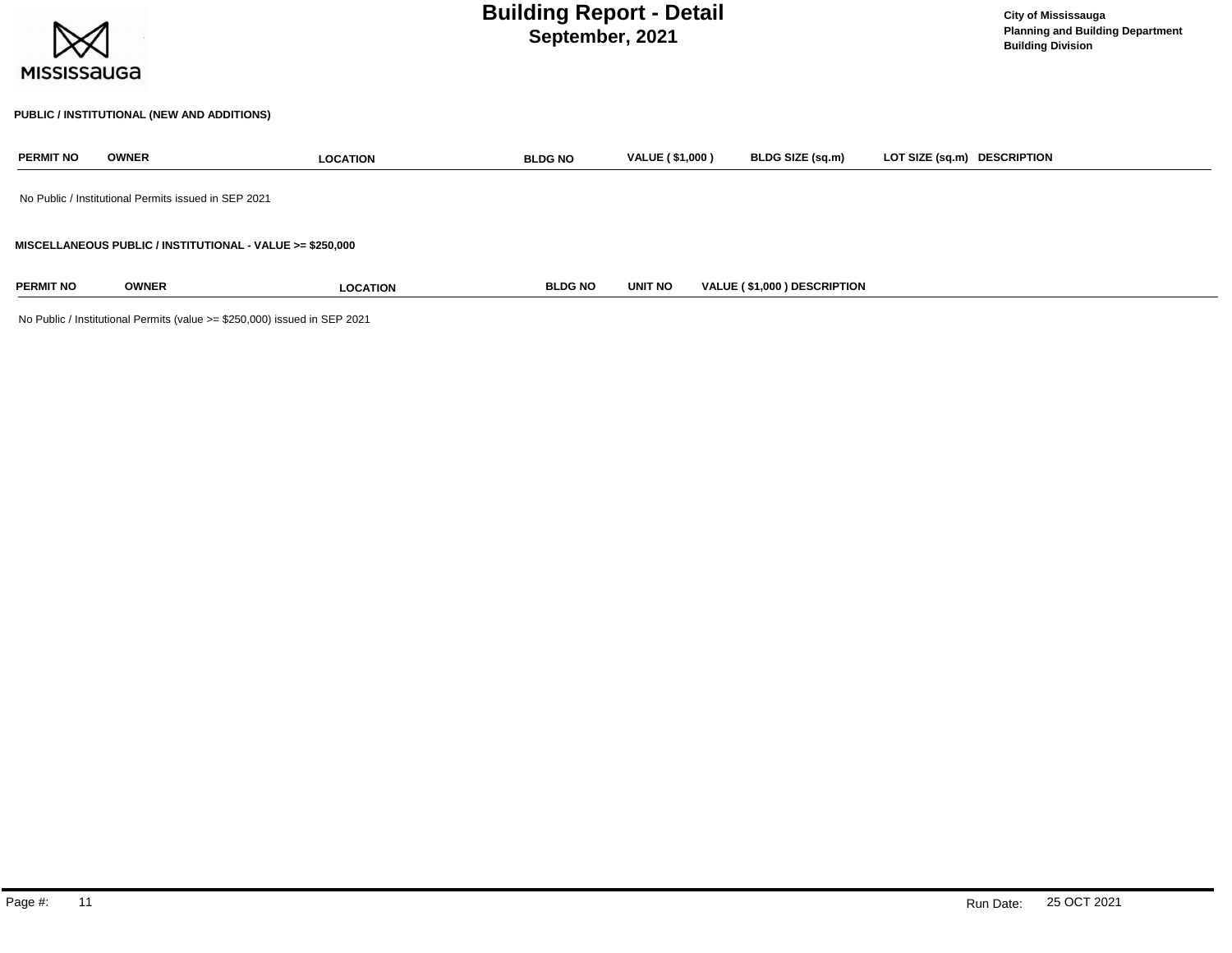| <b>MISSISSAUGA</b> | <b>City of Mississauga</b><br><b>Planning and Building Department</b><br><b>Building Division</b> |                 |                |                        |                             |                             |
|--------------------|---------------------------------------------------------------------------------------------------|-----------------|----------------|------------------------|-----------------------------|-----------------------------|
|                    | <b>CHURCH (NEW AND ADDITIONS)</b>                                                                 |                 |                |                        |                             |                             |
| <b>PERMIT NO</b>   | <b>OWNER</b>                                                                                      | <b>LOCATION</b> | <b>BLDG NO</b> | <b>VALUE (\$1,000)</b> | BLDG SIZE (sq.m)            | LOT SIZE (sq.m) DESCRIPTION |
|                    | No Church Permits issued in SEP 2021                                                              |                 |                |                        |                             |                             |
|                    | <b>MISCELLANEOUS CHURCH - VALUE &gt;= \$250,000</b>                                               |                 |                |                        |                             |                             |
| <b>PERMIT NO</b>   | <b>OWNER</b>                                                                                      | <b>LOCATION</b> | <b>BLDG NO</b> | UNIT NO                | VALUE (\$1,000) DESCRIPTION |                             |

No Church Permits (value >= \$250,000) issued in SEP 2021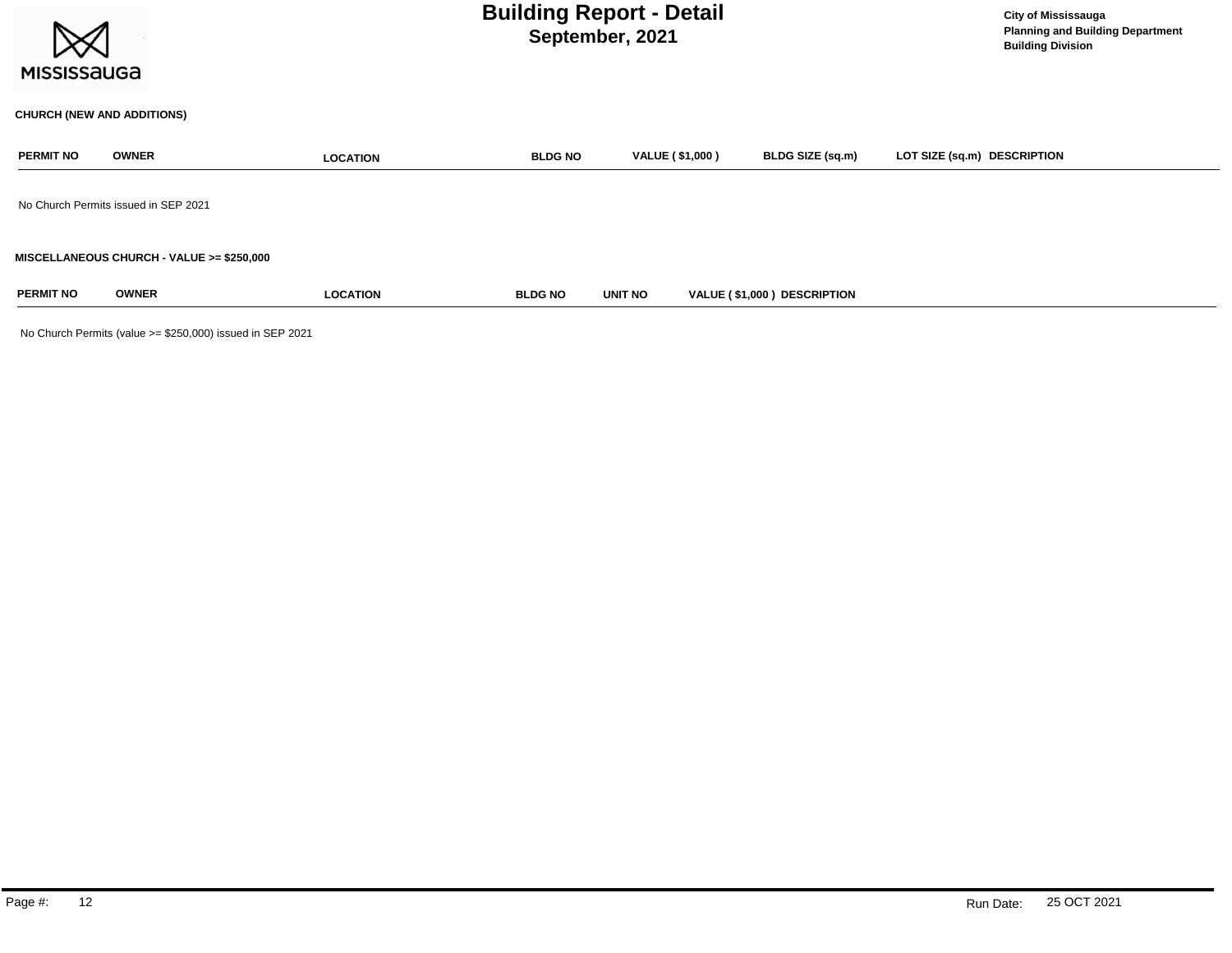

#### **SCHOOL (NEW AND ADDITIONS)**

| <b>PERMIT NO</b>                          | <b>OWNER</b> | <b>LOCATION</b> | <b>BLDG NO</b> | <b>VALUE (\$1,000)</b> | BLDG SIZE (sq.m)                   | LOT SIZE (sq.m) DESCRIPTION |  |  |  |
|-------------------------------------------|--------------|-----------------|----------------|------------------------|------------------------------------|-----------------------------|--|--|--|
| No School Permits issued in SEP 2021      |              |                 |                |                        |                                    |                             |  |  |  |
| MISCELLANEOUS SCHOOL - VALUE >= \$250,000 |              |                 |                |                        |                                    |                             |  |  |  |
| <b>PERMIT NO</b>                          | <b>OWNER</b> | <b>LOCATION</b> | <b>BLDG NO</b> | <b>UNIT NO</b>         | <b>VALUE (\$1,000) DESCRIPTION</b> |                             |  |  |  |

No School Permits (value >= \$250,000) issued in SEP 2021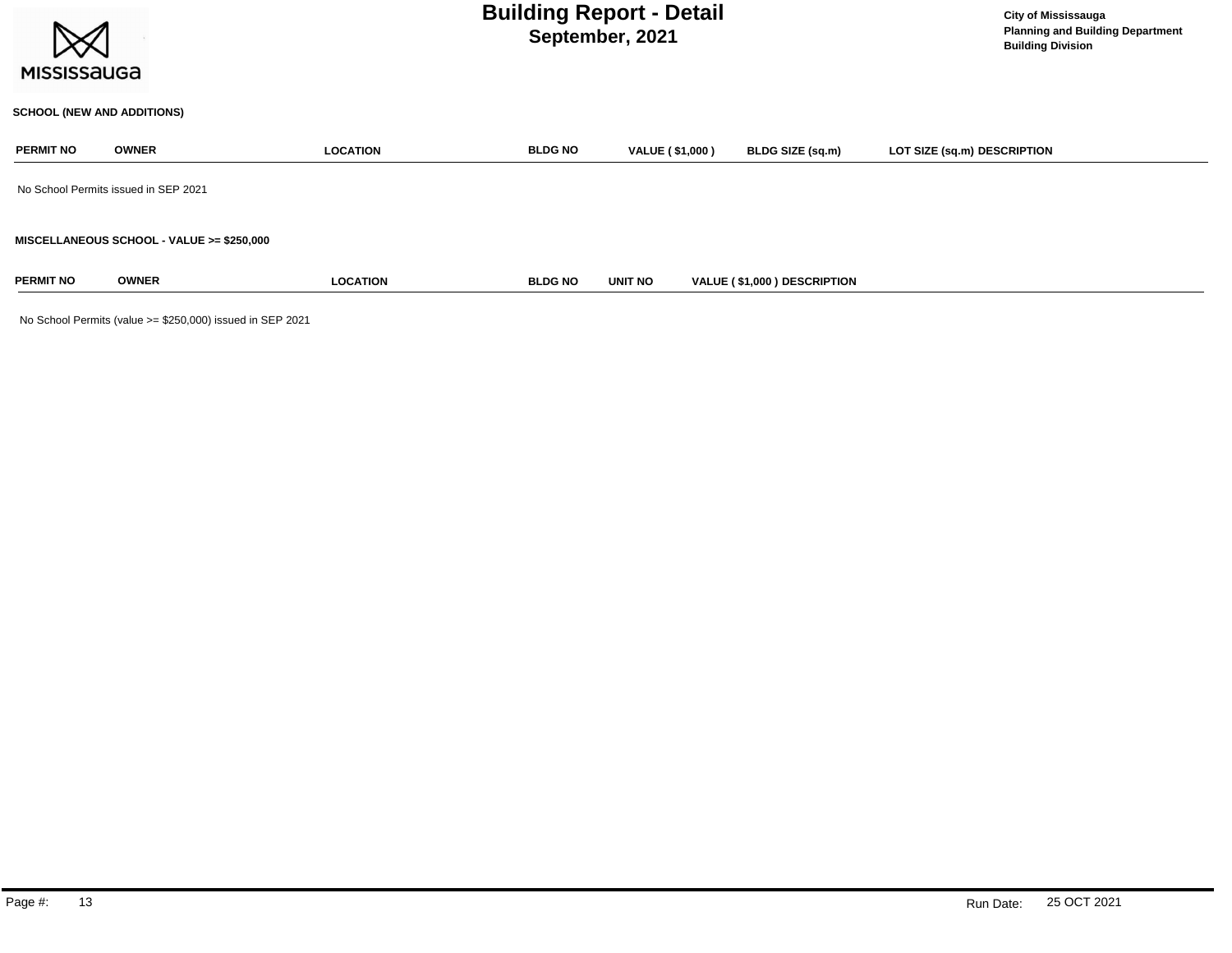

#### **GOVERNMENT (NEW AND ADDITIONS)**

| <b>PERMIT NO</b> | <b>OWNER</b>                                  | <b>LOCATION</b> | <b>BLDG NO</b> | VALUE (\$1,000) | BLDG SIZE (sq.m)            | LOT SIZE (sq.m) DESCRIPTION |
|------------------|-----------------------------------------------|-----------------|----------------|-----------------|-----------------------------|-----------------------------|
|                  | No Government Permits issued in SEP 2021      |                 |                |                 |                             |                             |
|                  | MISCELLANEOUS GOVERNMENT - VALUE >= \$250,000 |                 |                |                 |                             |                             |
| <b>PERMIT NO</b> | <b>OWNER</b>                                  | <b>LOCATION</b> | <b>BLDG NO</b> | <b>UNIT NO</b>  | VALUE (\$1,000) DESCRIPTION |                             |

No Government Permits (value >= \$250,000) issued in SEP 2021